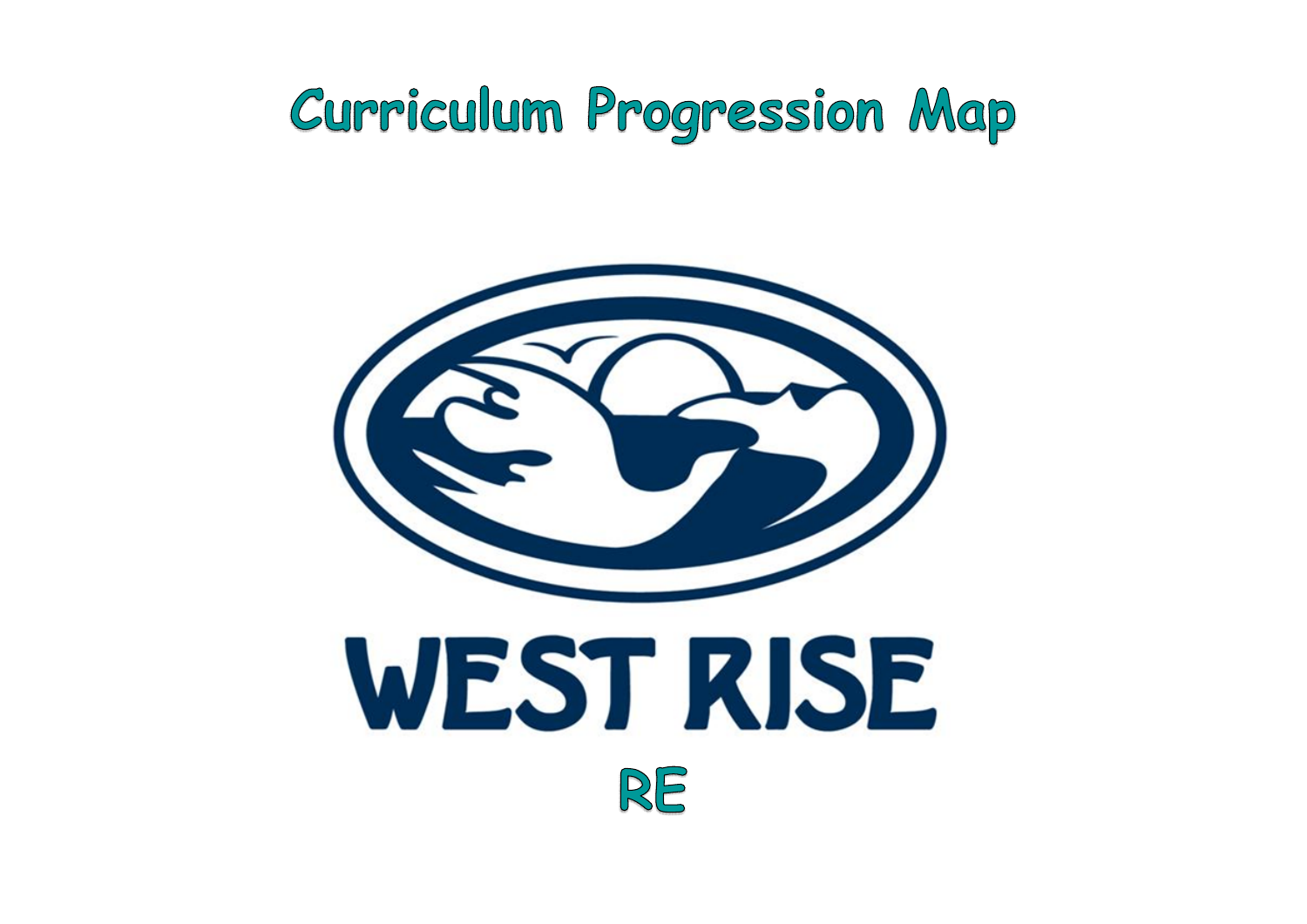

# Progression Document - RE

## West Rise Curriculum

## **At West Rise, we grow respectful thinkers who…**

*Know how to understand a range of religions and worldviews.* 

*Are able to express ideas and insights about the nature, significance and impact of religions and worldviews*

*Understand how to gain and deploy the skills needed to engage seriously with religions and worldviews*

| West Rise Aims and Purpose                                                                                                                                                                                                                                                                                                                                                                                                                                                                                                                                                                                                                                                                                                                                          |                                                                                                                                                                                                                                                                                                                              |                                                                                                                                                                                                                                              |
|---------------------------------------------------------------------------------------------------------------------------------------------------------------------------------------------------------------------------------------------------------------------------------------------------------------------------------------------------------------------------------------------------------------------------------------------------------------------------------------------------------------------------------------------------------------------------------------------------------------------------------------------------------------------------------------------------------------------------------------------------------------------|------------------------------------------------------------------------------------------------------------------------------------------------------------------------------------------------------------------------------------------------------------------------------------------------------------------------------|----------------------------------------------------------------------------------------------------------------------------------------------------------------------------------------------------------------------------------------------|
| <b>Intent</b>                                                                                                                                                                                                                                                                                                                                                                                                                                                                                                                                                                                                                                                                                                                                                       | Aims                                                                                                                                                                                                                                                                                                                         |                                                                                                                                                                                                                                              |
| RE plays a significant role in the promotion of spiritual, moral,<br>social, cultural development and an understanding of British<br>values. This enables pupils to appreciate their own and others'<br>beliefs and cultures and how these impact on individuals and<br>communities. It places specific emphasis on pupils valuing<br>themselves and others. It helps them to develop an<br>understanding of the significance of religion in the world today.<br>It also prepares them for the opportunities, responsibilities and<br>experiences of life.<br>RE actively promotes values such as; truth, trust, commitment,<br>patience, forgiveness, courage, responsibility, reconciliation,<br>tolerance, hope, justice, equality, freedom and respect for all. | Know about and understand a range of religions and<br>worldviews.<br>Express ideas and insights about the nature, significance and<br>impact of religions and worldviews.<br>Gain the skills needed to engage with religions and worldviews.<br>Are encouraged to learn about religion and explore the<br>beliefs of others; | Expand their per<br>exploring beliefs<br>Consider their ow<br>to learn from rel<br>Develop a sense c<br>Develop their sel<br>confidence<br>Accept responsib<br>understand how t<br>those living and w<br>society more wid<br>Team work (pair |



#### **Character Traits**

- expand development through openness,
- and questions and meanings
- wn experiences, giving rise to the opportunity igion
- of identity and belonging
- If-knowledge, self-esteem and self-

bility for their behaviour, show initiative and they can contribute positively to the lives of working in the locality of the school and to lely.

red work/group work)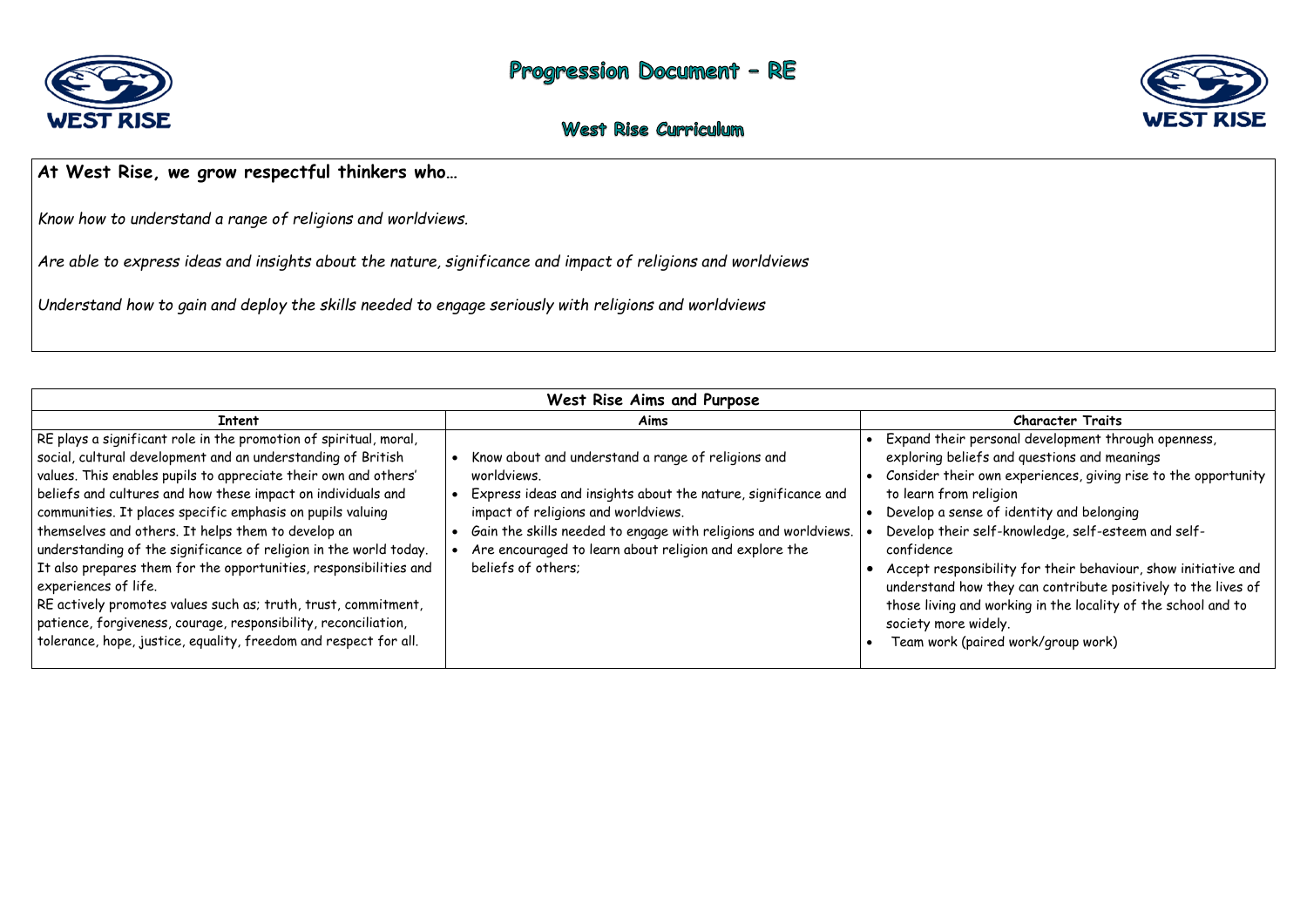## East Sussex Agreed Syllabus for RE

|                                                                  | East Sussex Agreed Syllabus Aims and Purpose                                                                                                                                                                                                                                                                                                                                                                                                                                                                                                                                                                                                                                                                                                                                                                                                    |                           |  |  |
|------------------------------------------------------------------|-------------------------------------------------------------------------------------------------------------------------------------------------------------------------------------------------------------------------------------------------------------------------------------------------------------------------------------------------------------------------------------------------------------------------------------------------------------------------------------------------------------------------------------------------------------------------------------------------------------------------------------------------------------------------------------------------------------------------------------------------------------------------------------------------------------------------------------------------|---------------------------|--|--|
| Purpose of Study                                                 | Aims                                                                                                                                                                                                                                                                                                                                                                                                                                                                                                                                                                                                                                                                                                                                                                                                                                            |                           |  |  |
| To make connections between                                      | The East Sussex RE Agreed Syllabus aims to:                                                                                                                                                                                                                                                                                                                                                                                                                                                                                                                                                                                                                                                                                                                                                                                                     | By the end of Key Stag    |  |  |
| · Beliefs, teachings and sources                                 |                                                                                                                                                                                                                                                                                                                                                                                                                                                                                                                                                                                                                                                                                                                                                                                                                                                 | fuller picture of religio |  |  |
| • Practices and ways of life                                     | Promote the spiritual, moral, mental and physical development                                                                                                                                                                                                                                                                                                                                                                                                                                                                                                                                                                                                                                                                                                                                                                                   | join together to form o   |  |  |
| • Forms of expression                                            | of pupils at the school and of society.                                                                                                                                                                                                                                                                                                                                                                                                                                                                                                                                                                                                                                                                                                                                                                                                         |                           |  |  |
| • Identity and belonging                                         |                                                                                                                                                                                                                                                                                                                                                                                                                                                                                                                                                                                                                                                                                                                                                                                                                                                 |                           |  |  |
| • Questions of meaning, purpose and truth                        | Prepare pupils for the opportunities, responsibilities and                                                                                                                                                                                                                                                                                                                                                                                                                                                                                                                                                                                                                                                                                                                                                                                      |                           |  |  |
| • Values and commitments                                         | experiences of adult life                                                                                                                                                                                                                                                                                                                                                                                                                                                                                                                                                                                                                                                                                                                                                                                                                       |                           |  |  |
| To be able to consider how people's beliefs affect their actions |                                                                                                                                                                                                                                                                                                                                                                                                                                                                                                                                                                                                                                                                                                                                                                                                                                                 |                           |  |  |
| and ways of life. They are encouraged to consider how people's   |                                                                                                                                                                                                                                                                                                                                                                                                                                                                                                                                                                                                                                                                                                                                                                                                                                                 |                           |  |  |
| beliefs are expressed in different ways and how these impact on  |                                                                                                                                                                                                                                                                                                                                                                                                                                                                                                                                                                                                                                                                                                                                                                                                                                                 |                           |  |  |
| their sense of identity and belonging.                           |                                                                                                                                                                                                                                                                                                                                                                                                                                                                                                                                                                                                                                                                                                                                                                                                                                                 |                           |  |  |
| To recognise and understand similarities and differences within  |                                                                                                                                                                                                                                                                                                                                                                                                                                                                                                                                                                                                                                                                                                                                                                                                                                                 |                           |  |  |
| and between religions. They are also becoming more aware of the  |                                                                                                                                                                                                                                                                                                                                                                                                                                                                                                                                                                                                                                                                                                                                                                                                                                                 |                           |  |  |
| place and relevance of religion in the world today.              |                                                                                                                                                                                                                                                                                                                                                                                                                                                                                                                                                                                                                                                                                                                                                                                                                                                 |                           |  |  |
|                                                                  | Subject Content                                                                                                                                                                                                                                                                                                                                                                                                                                                                                                                                                                                                                                                                                                                                                                                                                                 |                           |  |  |
|                                                                  |                                                                                                                                                                                                                                                                                                                                                                                                                                                                                                                                                                                                                                                                                                                                                                                                                                                 |                           |  |  |
|                                                                  | Pupils should be taught to:                                                                                                                                                                                                                                                                                                                                                                                                                                                                                                                                                                                                                                                                                                                                                                                                                     |                           |  |  |
|                                                                  | develop a knowledge and understanding of key religious concepts;<br>develop the ability to contribute positively to society and cultivate an understanding<br>value both the commonality and diversity present in the world through gaining an und<br>world religions;<br>consider their own experiences, giving rise to the opportunity to learn from religion<br>develop a sense of identity and belonging.<br>accept responsibility for their behaviour, show initiative and understand how they co<br>those living and working in the locality of the school and to society more widely.<br>develop spiritual, moral, social, cultural and ethical awareness.<br>have an acceptance that other people having different faiths or beliefs to oneself (<br>tolerated, and should not be the cause of prejudicial or discriminatory behaviour. |                           |  |  |

#### **Attainment Targets**

By tage 2 it is expected that children can see a ligion in the world and how aspects of religion  $\mathbf{r}$ m a coherent whole.

ding and respect for others and themselves; understanding and respect for the main

ey can contribute positively to the lives of

lf (or having none) should be accepted and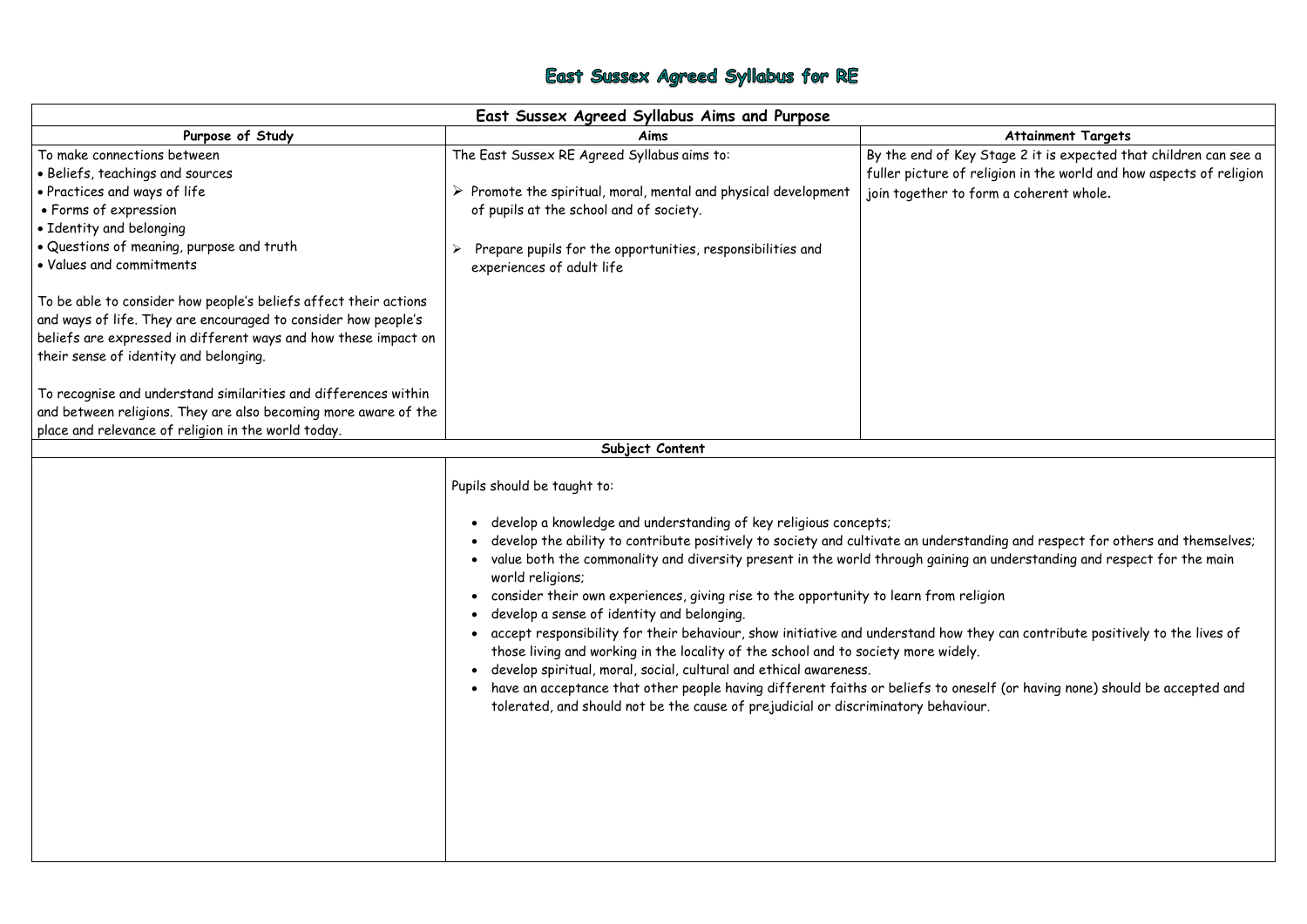| Subject Content                                      | Knowledge and Skills                                                                                                                                                                                                                                                                                                                                                                                                                                                                                                                                                                                                                             |                                                                                                                                                                                                                                                                                                                                                                                                                                                                                                                                                                           |                                                                                                                                                                                                                                                                                                                                                                                                                                                                                                                                                                                                                                                                                                                                                                                                                                                                                   |                                                                                                                                                                                                                                                                                                                                                                                                                                                                                                                                                                                                                                                                                                                                                                                                                                             |
|------------------------------------------------------|--------------------------------------------------------------------------------------------------------------------------------------------------------------------------------------------------------------------------------------------------------------------------------------------------------------------------------------------------------------------------------------------------------------------------------------------------------------------------------------------------------------------------------------------------------------------------------------------------------------------------------------------------|---------------------------------------------------------------------------------------------------------------------------------------------------------------------------------------------------------------------------------------------------------------------------------------------------------------------------------------------------------------------------------------------------------------------------------------------------------------------------------------------------------------------------------------------------------------------------|-----------------------------------------------------------------------------------------------------------------------------------------------------------------------------------------------------------------------------------------------------------------------------------------------------------------------------------------------------------------------------------------------------------------------------------------------------------------------------------------------------------------------------------------------------------------------------------------------------------------------------------------------------------------------------------------------------------------------------------------------------------------------------------------------------------------------------------------------------------------------------------|---------------------------------------------------------------------------------------------------------------------------------------------------------------------------------------------------------------------------------------------------------------------------------------------------------------------------------------------------------------------------------------------------------------------------------------------------------------------------------------------------------------------------------------------------------------------------------------------------------------------------------------------------------------------------------------------------------------------------------------------------------------------------------------------------------------------------------------------|
| What is RE? / School tribes                          | Year 3 Knowledge                                                                                                                                                                                                                                                                                                                                                                                                                                                                                                                                                                                                                                 | Year 4 Knowledge                                                                                                                                                                                                                                                                                                                                                                                                                                                                                                                                                          | Year 5 Knowledge                                                                                                                                                                                                                                                                                                                                                                                                                                                                                                                                                                                                                                                                                                                                                                                                                                                                  | Year 6 Knowledge                                                                                                                                                                                                                                                                                                                                                                                                                                                                                                                                                                                                                                                                                                                                                                                                                            |
| Judaism<br><b>Buddhism</b><br>Commitment<br>Humanism | What is RE?<br>What do we know about our<br>tribes?<br>Judaism - main beliefs, origins,<br>symbols and meanings, special<br>festivals.                                                                                                                                                                                                                                                                                                                                                                                                                                                                                                           | What is RE?<br>What do we know about our<br>tribes?<br>Buddhism - main beliefs, origins,<br>symbols and meanings                                                                                                                                                                                                                                                                                                                                                                                                                                                          | What is RE?<br>What do we know about our<br>tribes?<br>What is commitment? Growing in<br>commitment, remaining committed,<br>making sacrifices                                                                                                                                                                                                                                                                                                                                                                                                                                                                                                                                                                                                                                                                                                                                    | What is RE?<br>What do we know about our<br>tribes?<br>Definition of religion, worldviews,<br>main beliefs of Humanists,<br>influential thinkers                                                                                                                                                                                                                                                                                                                                                                                                                                                                                                                                                                                                                                                                                            |
|                                                      | Year 3 Skills                                                                                                                                                                                                                                                                                                                                                                                                                                                                                                                                                                                                                                    | Year 4 Skills                                                                                                                                                                                                                                                                                                                                                                                                                                                                                                                                                             | Year 5 Skills                                                                                                                                                                                                                                                                                                                                                                                                                                                                                                                                                                                                                                                                                                                                                                                                                                                                     | Year 6 Skills                                                                                                                                                                                                                                                                                                                                                                                                                                                                                                                                                                                                                                                                                                                                                                                                                               |
|                                                      | Link RE lessons to West Rise<br>$\bullet$<br>Rights and Responsibilities,<br>discussing the consequences of<br>these choices<br>Show an awareness of the<br>school tribes.<br>Be aware of the story of Moses<br>receiving the 10 commandments<br>(as written in the Torah) and<br>why this is important to the<br>Jews.<br>Use personal experiences and<br>$\bullet$<br>feelings to help write rules that<br>would make the world a better<br>place to live.<br>Identify some of the symbolism<br>$\bullet$<br>of the religion of Judaism.<br>Know something of the<br>$\bullet$<br>importance of celebrating the<br>Passover festival for Jews. | Link RE lessons to West Rise<br>Rights and Responsibilities,<br>discussing the consequences of<br>these choices<br>Know that there are many<br>different beliefs and be aware<br>of need to show respect for<br>the thoughts of others.<br>Show an awareness of the<br>Schools tribes.<br>Know about the origins of<br>Buddhism and the role that<br>Siddhartha Gautama played in<br>this.<br>Know some of the key teachings<br>and beliefs of Buddhists which<br>can influence their attitudes<br>and actions.<br>Identify some of the signs and<br>symbols of Buddhism. | Link RE lessons to West Rise<br>Rights and Responsibilities,<br>discussing the consequences of<br>these choices<br>Know that there are many<br>different beliefs and that we<br>need to show respect for the<br>thoughts and beliefs of others.<br>Show an awareness of the<br>Schools tribes.<br>Use their identity and beliefs<br>$\bullet$<br>to help decide on something<br>that they would like to improve<br>at and be able to say why they<br>have chosen this.<br>• Discuss 'Coming of Age<br>celebrations' and how these can<br>vary according to practices and<br>lifestyles according to faith or<br>community.<br>Recognise the things that they<br>$\bullet$<br>are committed to and which<br>help to shape their identity,<br>making you the person that you<br>are.<br>Show an awareness of morals and<br>know that there are consequences<br>to the choices made. | Link RE lessons to West Rise<br>Rights and Responsibilities,<br>discussing the consequences of<br>these choices<br>Know that there are many<br>different beliefs and that we<br>need to show respect for the<br>thoughts of others.<br>Be aware that beliefs can shape<br>the lives of individuals.<br>Discuss the practices and<br>lifestyles associated to<br>belonging to a faith.<br>Express their own opinion about<br>concepts and questions where<br>there is not necessarily a<br>universally agreed answer, while<br>still respecting the opinion of<br>others.<br>Compare practices and<br>lifestyles of different faiths<br>thinking also about their own<br>feelings and identity.<br>Respond sensitively to the<br>thoughts and feelings of<br>others.<br>Discuss some of the key<br>practices and lifestyles of<br>Humanists. |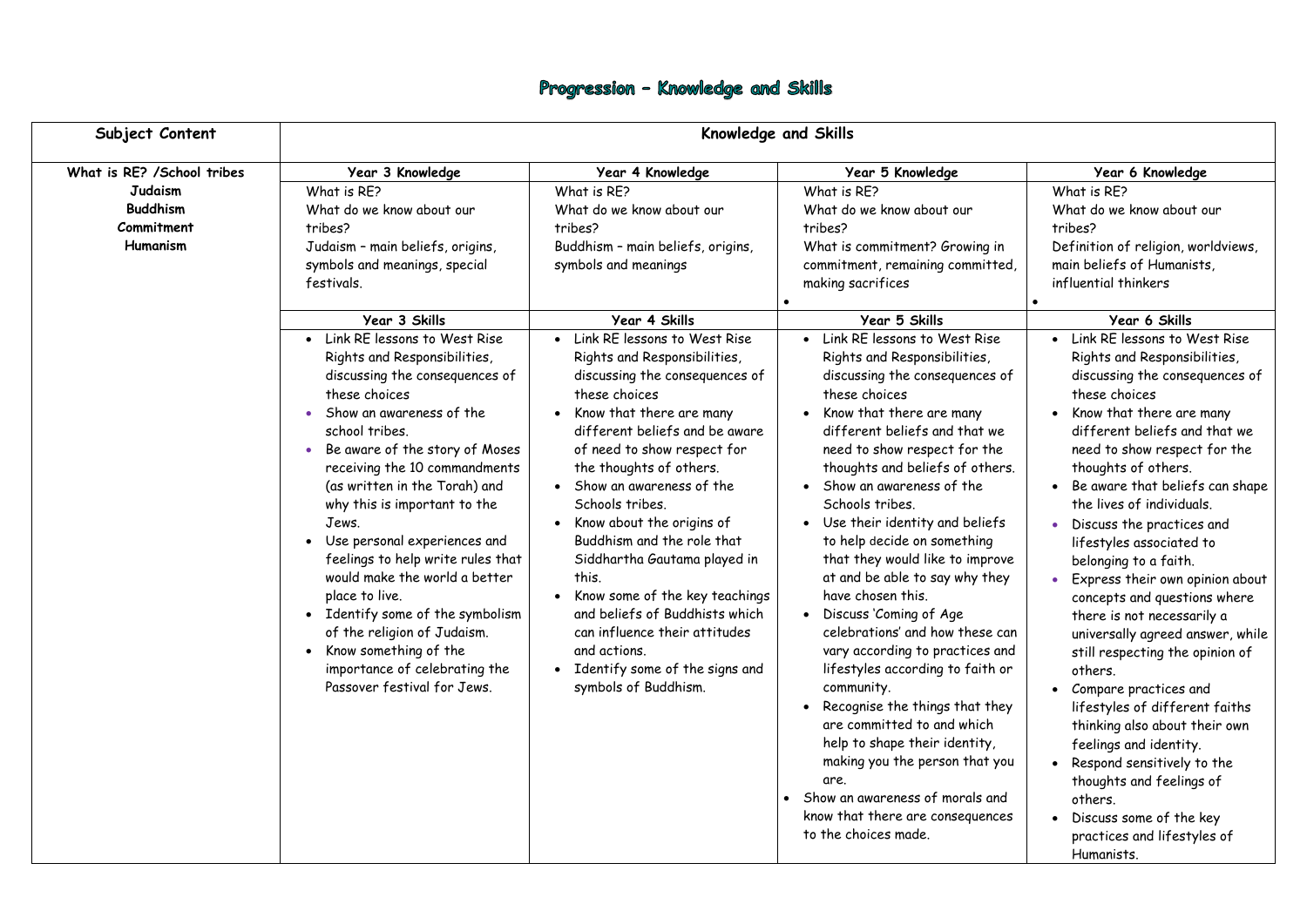| Subject Content                                                                                   | Knowledge and Skills                                                                                                                                                                                                                                                                                                                                                                                                                                                                                                                                                                                                                                                                                                                                                                                              |                                                                                                                                                                                                                                                                                                                                                                                                                                                                                                                                                                                                                                                      |                                                                                                                                                                                                                                                                                                                                                                                                                                                                                                                                                                                                                                                                                                                                                                                                                                                                                                                                                                                                                                                                                                                                |                                                                                                                                                                                                                                                                                                                                                                                                                                                                                         |
|---------------------------------------------------------------------------------------------------|-------------------------------------------------------------------------------------------------------------------------------------------------------------------------------------------------------------------------------------------------------------------------------------------------------------------------------------------------------------------------------------------------------------------------------------------------------------------------------------------------------------------------------------------------------------------------------------------------------------------------------------------------------------------------------------------------------------------------------------------------------------------------------------------------------------------|------------------------------------------------------------------------------------------------------------------------------------------------------------------------------------------------------------------------------------------------------------------------------------------------------------------------------------------------------------------------------------------------------------------------------------------------------------------------------------------------------------------------------------------------------------------------------------------------------------------------------------------------------|--------------------------------------------------------------------------------------------------------------------------------------------------------------------------------------------------------------------------------------------------------------------------------------------------------------------------------------------------------------------------------------------------------------------------------------------------------------------------------------------------------------------------------------------------------------------------------------------------------------------------------------------------------------------------------------------------------------------------------------------------------------------------------------------------------------------------------------------------------------------------------------------------------------------------------------------------------------------------------------------------------------------------------------------------------------------------------------------------------------------------------|-----------------------------------------------------------------------------------------------------------------------------------------------------------------------------------------------------------------------------------------------------------------------------------------------------------------------------------------------------------------------------------------------------------------------------------------------------------------------------------------|
| Festivals of light/Christmas                                                                      | Year 3 Knowledge                                                                                                                                                                                                                                                                                                                                                                                                                                                                                                                                                                                                                                                                                                                                                                                                  | Year 4 Knowledge                                                                                                                                                                                                                                                                                                                                                                                                                                                                                                                                                                                                                                     | Year 5 Knowledge                                                                                                                                                                                                                                                                                                                                                                                                                                                                                                                                                                                                                                                                                                                                                                                                                                                                                                                                                                                                                                                                                                               | Year 6 Knowledge                                                                                                                                                                                                                                                                                                                                                                                                                                                                        |
| Paganism/People of faith<br>Books and places of worship<br>Humanism/Armistice/Human Rights<br>Day | Festivals of light - Diwali, Advent,<br>Hanukkah.<br>The Nativity - focus on Mary<br>receiving the news of a new baby.                                                                                                                                                                                                                                                                                                                                                                                                                                                                                                                                                                                                                                                                                            | The history and origins of Paganism<br>People of faith; Rabbi Jonathan<br>Sacks, Malala Yousafzai, Bear Grylls<br>St Andrews Day                                                                                                                                                                                                                                                                                                                                                                                                                                                                                                                     | Comparing books of worship and<br>places of worship; Christianity,<br>Judaism, Islam, Hinduism, Sikhism,<br>Buddhism<br>The true meaning of Christmas for<br>Christians<br>Christmas and commercialisation                                                                                                                                                                                                                                                                                                                                                                                                                                                                                                                                                                                                                                                                                                                                                                                                                                                                                                                     | Humanism<br>Armistice Day<br>Christmas around the world                                                                                                                                                                                                                                                                                                                                                                                                                                 |
|                                                                                                   | Year 3 Skills                                                                                                                                                                                                                                                                                                                                                                                                                                                                                                                                                                                                                                                                                                                                                                                                     | Year 4 Skills                                                                                                                                                                                                                                                                                                                                                                                                                                                                                                                                                                                                                                        | Year 5 Skills<br>Examine the link between worth                                                                                                                                                                                                                                                                                                                                                                                                                                                                                                                                                                                                                                                                                                                                                                                                                                                                                                                                                                                                                                                                                | Year 6 Skills<br>Work with others to act out a                                                                                                                                                                                                                                                                                                                                                                                                                                          |
|                                                                                                   | • Find out about the origins of<br>the Diwali festival, the story of<br>Rama and Sita and importance<br>of light in this festival<br>Look at Rangoli patterns and<br>the way these are used during<br>Diwali.<br>Find out about Advent and think<br>about how this compares with<br>the festival of Diwali.<br>Discover facts about Hanukkah<br>and why light is important in<br>this festival, compare this with<br>Advent and Diwali.<br>Think about why the angel was<br>sent to speak to Mary and the<br>conversation that might have<br>taken place between them<br>Create your puppet ready for<br>your play of the Christmas<br>story, as told in the Bible.<br>Act out the first part of the<br>Christmas story to show the<br>reaction of Mary and Joseph to<br>the news that the angel<br>brought them. | Listen to the key facts and join<br>in with the discussion about<br>Pagans and their key teachings<br>and beliefs.<br>Join in the discussions about<br>Rabbi Sacks, Malala Yousafzai<br>and Bear Grylls and their<br>beliefs. Why might they have<br>acted the way they did?<br>Think about how shared values<br>can affect behaviour and<br>outcomes.<br>Complete the sheet to show<br>what inspires you and the reason<br>why.<br>Complete a piece of work to<br>show your beliefs and how they<br>impact your decisions.<br>• Create a mind map to show the<br>key teachings and beliefs of St<br>Andrew and why St Andrews<br>day is celebrated. | $\bullet$<br>and worship considering reasons<br>why some people within the<br>same faith choose to adopt<br>different lifestyles.<br>Discuss places of worship,<br>$\bullet$<br>practices within these places<br>and the roles of their spiritual<br>leaders.<br>Look at the similarities and<br>differences in the ways that<br>different religions show their<br>beliefs and the similarities and<br>differences between their<br>places of worship.<br>Discuss the types of books that<br>$\bullet$<br>they enjoy and value and the<br>reason for this while also<br>respecting the thoughts and<br>feelings of others.<br>Discuss how the content of<br>different sacred texts shape<br>the lives of the individuals who<br>follow them and help them<br>contribute to society.<br>Look at the true meaning of<br>$\bullet$<br>Christmas for Christians,<br>recognising that these feelings<br>and beliefs may be different to<br>their own.<br>• Take part in the debate about<br>Christmas and<br>commercialisation expressing<br>your own values while showing<br>an awareness of the values and<br>opinions of others. | scenario showing an awareness<br>of Humanist morals.<br>Create an acrostic poem for<br>Remembrance, taking into<br>consideration your own values<br>and opinion while respecting<br>those of others.<br>Plan your lesson comparing the<br>way different countries and<br>cultures celebrate Christmas.<br>• Prepare resources to support<br>this lesson<br>Deliver your lesson to the rest<br>of the class showing how<br>beliefs can shape the lives of<br>people from other cultures. |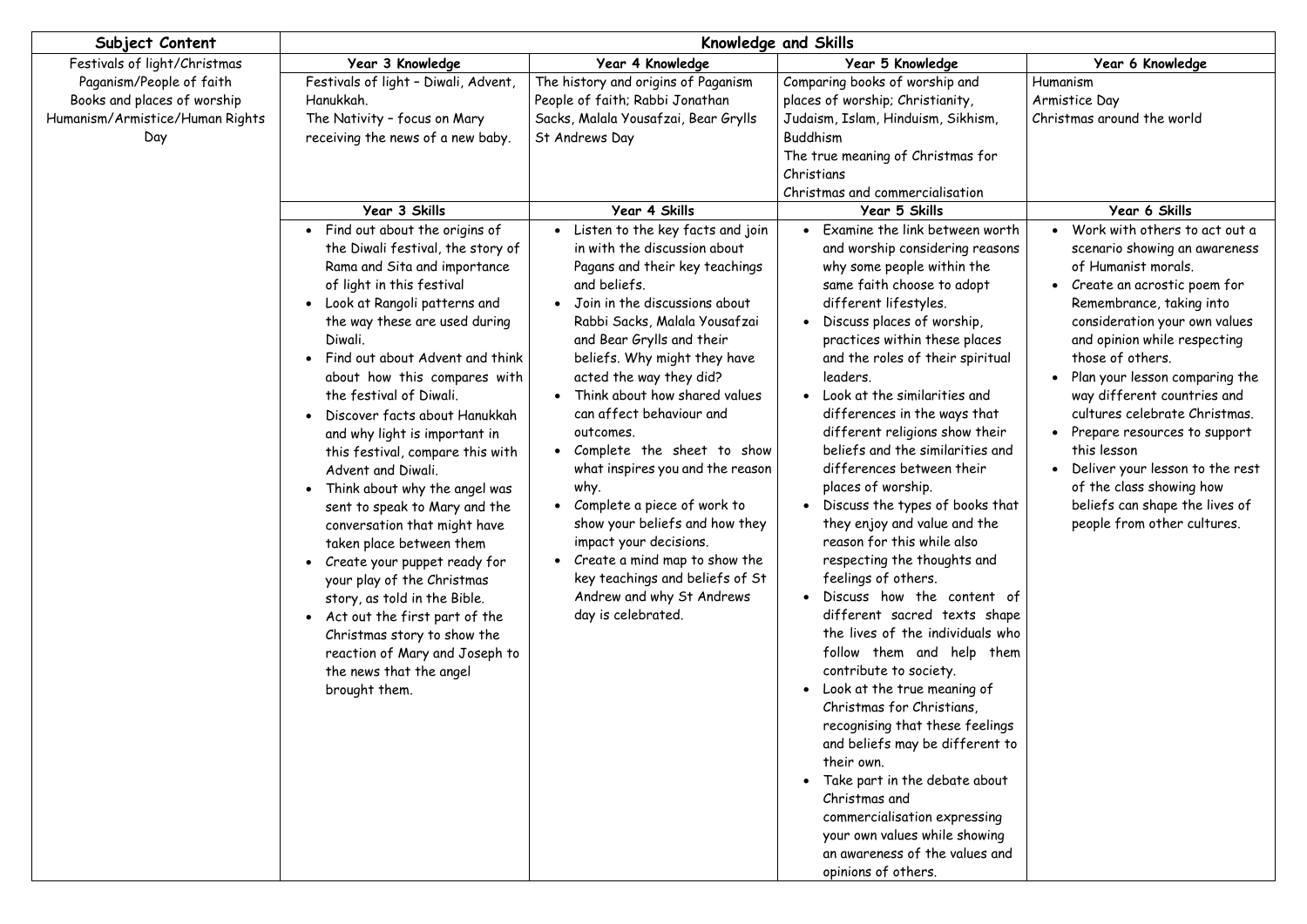| Subject Content                                                                                                 | Knowledge and Skills                                                                                                                                                                                                                                                                                                                                                                                                                                                                                                                                                                                           |                                                                                                                                                                                                                                                                                                                                                                                                                                                                                                                                                                                                  |                                                                                                                                                                                                                                                                                                                                                                                                                                                                                                                                 |                                                                                                                                                                                                                                                                                                                                                                                                                                                                                                                               |
|-----------------------------------------------------------------------------------------------------------------|----------------------------------------------------------------------------------------------------------------------------------------------------------------------------------------------------------------------------------------------------------------------------------------------------------------------------------------------------------------------------------------------------------------------------------------------------------------------------------------------------------------------------------------------------------------------------------------------------------------|--------------------------------------------------------------------------------------------------------------------------------------------------------------------------------------------------------------------------------------------------------------------------------------------------------------------------------------------------------------------------------------------------------------------------------------------------------------------------------------------------------------------------------------------------------------------------------------------------|---------------------------------------------------------------------------------------------------------------------------------------------------------------------------------------------------------------------------------------------------------------------------------------------------------------------------------------------------------------------------------------------------------------------------------------------------------------------------------------------------------------------------------|-------------------------------------------------------------------------------------------------------------------------------------------------------------------------------------------------------------------------------------------------------------------------------------------------------------------------------------------------------------------------------------------------------------------------------------------------------------------------------------------------------------------------------|
| Parables & fables<br>Food & fasting<br>Making a positive<br>contribution/communities<br><b>Creation stories</b> | Year 3 Knowledge<br>What is the difference between<br>literal and non-literal sayings?<br>Comparing parables and fables and<br>looking at the hidden messages<br>within these.                                                                                                                                                                                                                                                                                                                                                                                                                                 | Year 4 Knowledge<br>Food and Fasting; Religious rules<br>around food, giving up certain foods,<br>food for celebrations and feasts                                                                                                                                                                                                                                                                                                                                                                                                                                                               | Year 5 Knowledge<br>Making a positive contribution;<br>charities and communities                                                                                                                                                                                                                                                                                                                                                                                                                                                | Year 6 Knowledge<br>Creation stories; Christianity, Islam,<br>Judaism, Hinduism, Sikhism, Ancient<br>Egypt, Big Bang theory                                                                                                                                                                                                                                                                                                                                                                                                   |
|                                                                                                                 | Year 3 Skills<br>Discuss the use of non-literal<br>language. Realise that not everyone<br>is comfortable with the use of non-<br>literal language.<br>Listen to the stories of The Lost<br>Sheep, The Prodigal Son and The<br>Parable of Talents, all taken from<br>the Bible, and think about the<br>meaning within these.<br>Write about the feelings linked to<br>the characters in these stories.<br>Listen to the fables of The<br>$\bullet$<br>Tortoise and the Hare and They<br>Boy Who Cried Wolf written by<br>Aesop.<br>Discuss the morals in these stories<br>and try to link this to events in our | Year 4 Skills<br>Think about how food is used in<br>their own lives and how it can also<br>be<br>used for different purposes, such<br>as celebration or remembrance.<br>• Identify the difference between<br>kosher and non-kosher foods.<br>Create a kosher menu showing an<br>understanding of the importance<br>of what this means to Jewish<br>believers.<br>Think about why people abstain<br>$\bullet$<br>from certain foods. Respecting the<br>fact that this can be linked to<br>their religious beliefs. Create a<br>sheet to show what you might be<br>prepared to give up, the reason | Year 5 Skills<br>• Create a list of organisations in<br>the local area.<br>Think about how these can<br>shape the lives of individuals in<br>the community.<br>Discuss charities and the work<br>they do in contributing to<br>society.<br>• Create an information/fact<br>sheet on a person who has given<br>up their time and energy to<br>support others.<br>Think about which charity they<br>$\bullet$<br>might choose to support, taking<br>into account their own personal<br>values.<br>Create a mind map of activities | Year 6 Skills<br>Think about the process of<br>creating something and how<br>this feels.<br>Look at the similarities and<br>$\bullet$<br>differences between the<br>Abrahamic religions.<br>Complete a table to show the<br>similarities and differences<br>between two different creation<br>stories.<br>Answer questions to<br>demonstrate an understanding<br>of Sikh beliefs about creation.<br>Illustrate a part of the of the<br>Ancient Egyptian creation story<br>showing how this will have<br>shaped their beliefs. |
|                                                                                                                 | everyday lives.<br>Talk about the importance of truth<br>and honesty.                                                                                                                                                                                                                                                                                                                                                                                                                                                                                                                                          | why and what it would take to do<br>this.<br>Use key ingredients and vocabulary<br>to create a celebratory food<br>recipe based on the sweet treats<br>eaten during Diwali.<br>Plan a celebratory party thinking<br>about values that are important to<br>you when it comes to celebrating<br>with family and friends.                                                                                                                                                                                                                                                                           | they could use to support this<br>charity.<br>• Create a well presented and eye-<br>catching poster to encourage<br>others to participate in a<br>fundraising activity for this<br>charity.<br>• Prepare questions and answers<br>for a radio interview about this<br>activity.                                                                                                                                                                                                                                                 |                                                                                                                                                                                                                                                                                                                                                                                                                                                                                                                               |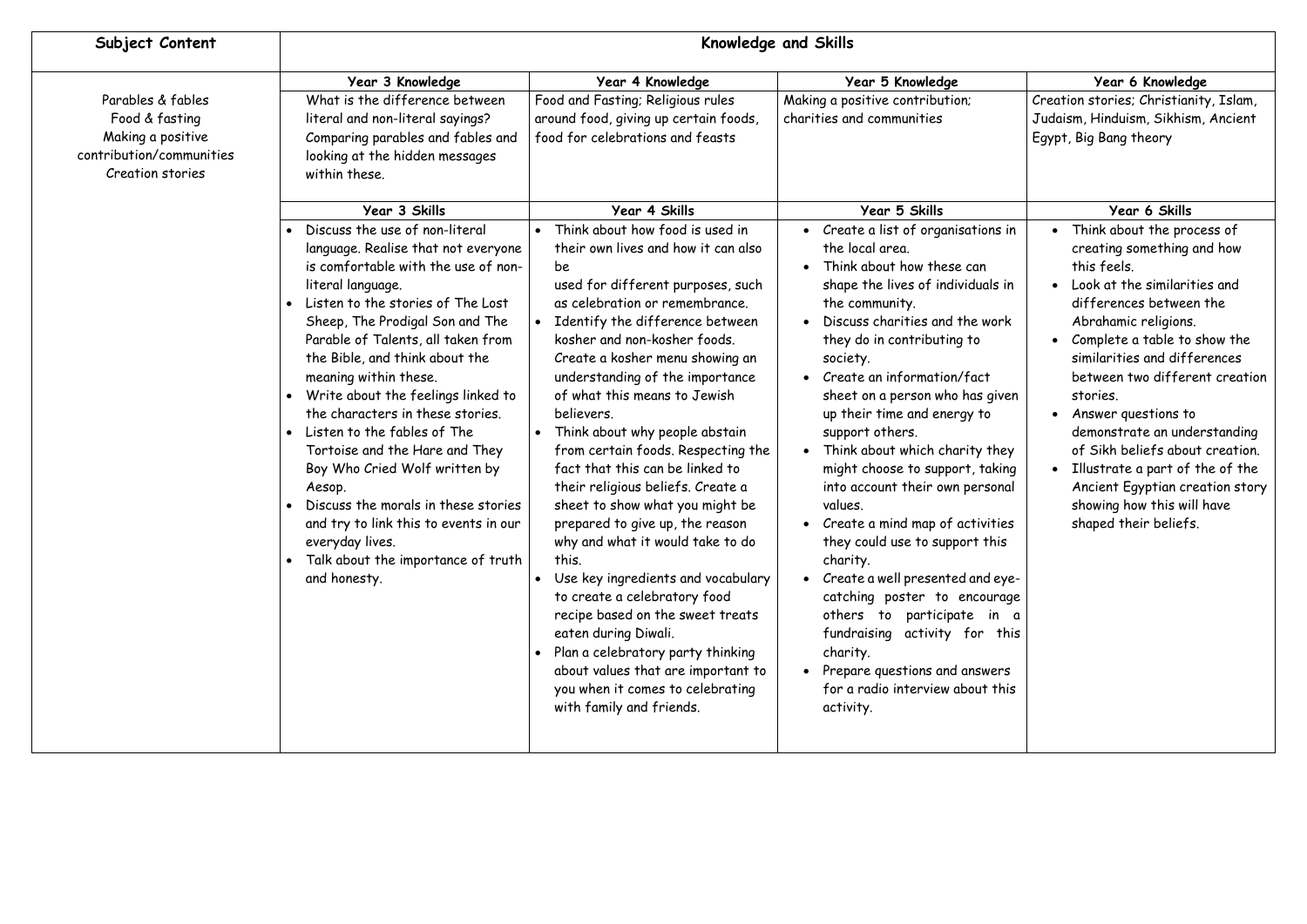| Subject Content                                                                | Knowledge and Skills                                                                                                                                                                                                                                                                                                                                                                                                                                                                                                                                                                                                                                                                                                                                                        |                                                                                                                                                                                                                                                                                                                                                                                                                                                                                                                                                                                                                                                           |                                                                                                                                                                                                                                                                                                                                                                                                                                                                                                                                                                                                                                                                                                                                                                                                                                                                                                                                                                                                                                                                                                     |                                                                                                                                                                                                                                                                                                                                                                                                                                                                                                                                                                                                                                                                  |
|--------------------------------------------------------------------------------|-----------------------------------------------------------------------------------------------------------------------------------------------------------------------------------------------------------------------------------------------------------------------------------------------------------------------------------------------------------------------------------------------------------------------------------------------------------------------------------------------------------------------------------------------------------------------------------------------------------------------------------------------------------------------------------------------------------------------------------------------------------------------------|-----------------------------------------------------------------------------------------------------------------------------------------------------------------------------------------------------------------------------------------------------------------------------------------------------------------------------------------------------------------------------------------------------------------------------------------------------------------------------------------------------------------------------------------------------------------------------------------------------------------------------------------------------------|-----------------------------------------------------------------------------------------------------------------------------------------------------------------------------------------------------------------------------------------------------------------------------------------------------------------------------------------------------------------------------------------------------------------------------------------------------------------------------------------------------------------------------------------------------------------------------------------------------------------------------------------------------------------------------------------------------------------------------------------------------------------------------------------------------------------------------------------------------------------------------------------------------------------------------------------------------------------------------------------------------------------------------------------------------------------------------------------------------|------------------------------------------------------------------------------------------------------------------------------------------------------------------------------------------------------------------------------------------------------------------------------------------------------------------------------------------------------------------------------------------------------------------------------------------------------------------------------------------------------------------------------------------------------------------------------------------------------------------------------------------------------------------|
| Easter                                                                         | Year 3 Knowledge                                                                                                                                                                                                                                                                                                                                                                                                                                                                                                                                                                                                                                                                                                                                                            | Year 4 Knowledge                                                                                                                                                                                                                                                                                                                                                                                                                                                                                                                                                                                                                                          | Year 5 Knowledge                                                                                                                                                                                                                                                                                                                                                                                                                                                                                                                                                                                                                                                                                                                                                                                                                                                                                                                                                                                                                                                                                    | Year 6 Knowledge                                                                                                                                                                                                                                                                                                                                                                                                                                                                                                                                                                                                                                                 |
| Christianity<br>Inspirational people<br>Justice and freedom<br>St Patricks Day | The events of the Easter Story                                                                                                                                                                                                                                                                                                                                                                                                                                                                                                                                                                                                                                                                                                                                              | Christianity; origins, main beliefs,<br>special places, festivals                                                                                                                                                                                                                                                                                                                                                                                                                                                                                                                                                                                         | Inspirational people; Mother Teresa,<br>Martin Luther King, Greta Thunberg.<br>St David's Day<br>The Easter story                                                                                                                                                                                                                                                                                                                                                                                                                                                                                                                                                                                                                                                                                                                                                                                                                                                                                                                                                                                   | Justice and Freedom<br>St Patricks Day                                                                                                                                                                                                                                                                                                                                                                                                                                                                                                                                                                                                                           |
|                                                                                | Year 3 Skills                                                                                                                                                                                                                                                                                                                                                                                                                                                                                                                                                                                                                                                                                                                                                               | Year 4 Skills                                                                                                                                                                                                                                                                                                                                                                                                                                                                                                                                                                                                                                             | Year 5 Skills                                                                                                                                                                                                                                                                                                                                                                                                                                                                                                                                                                                                                                                                                                                                                                                                                                                                                                                                                                                                                                                                                       | Year 6 Skills                                                                                                                                                                                                                                                                                                                                                                                                                                                                                                                                                                                                                                                    |
|                                                                                | Think about their own<br>experiences and celebrations at<br>Easter time and listen with<br>respect to the experiences and<br>thoughts of others)<br>Develop a knowledge and<br>understanding of the key points<br>of the Easter story, according<br>to Christians.<br>Discuss the events of the Last<br>Supper and the way that Jesus<br>treated his disciples (friends.)<br>Then complete a friendship<br>flower by writing something<br>that you can do for your<br>friends in each petal.<br>Look at the importance of the<br>$\bullet$<br>symbol of cross to Christians.<br>Complete your stained glass<br>$\bullet$<br>cross to show some of the key<br>points.<br>Show a knowledge and<br>understanding of some of the<br>Easter symbols and the idea of<br>new life. | Discover facts about some of<br>the main beliefs and key<br>teachings of Christianity.<br>Create a sketch of how they<br>$\bullet$<br>imagine Jesus may have looked.<br>• Follow the PowerPoint that<br>shows the story behind the Ten<br>Commandments which are<br>written in the Old Testament.<br>Work together to create a set<br>$\bullet$<br>of Guidelines for a Peaceful<br>Classroom, showing respect for<br>the ideas of others.<br>Write about at least one of the<br>places that are special to<br>Christians.<br>Complete puzzle pieces to show<br>$\bullet$<br>the connection between the<br>Christian festivals of Christmas<br>and Easter. | Think about how the beliefs of<br>Nelson Mandela shaped his life<br>and contributed to society.<br>Show a social and moral<br>awareness of how Nelson<br>Mandela was treated and how<br>he might have felt about this.<br>• Create a mind map to show how<br>St David contributed to the<br>lives of Christians. Include<br>details of how people choose to<br>celebrate St David's Day.<br>Generate questions appropriate<br>to the beliefs of Mother<br>Teresa and her contribution to<br>society.<br>Show an understanding of how<br>Martin Luther King's beliefs<br>helped to shape the lives of<br>others.<br>Write dreams for a positive<br>future, thinking about the<br>consequence of choices.<br>Discuss the impact of Greta<br>Thunberg's beliefs and how she<br>hopes her actions will<br>contribute to a change in the<br>way others act<br>· Share ideas on who inspires<br>them, while respecting that<br>others may have different<br>ideas. Write about their chosen<br>inspirational person explaining<br>how they have made a<br>difference to the way they live<br>their lives. | Share your opinion on what is<br>$\bullet$<br>fair and unfair remembering<br>that individuals may have<br>similar or differing values.<br>Through discussion, show an<br>awareness of morals and the<br>fact that choices have<br>consequences.<br>Join the debate expressing<br>your own opinion while also<br>respecting the opinions of<br>others.<br>Through debating show an<br>awareness of morals and the<br>importance of understanding<br>that there are consequences to<br>the choices that we make.<br>Create a piece of work that<br>shows how the beliefs of St<br>Patrick have contributed to<br>society and how people still<br>remember him now. |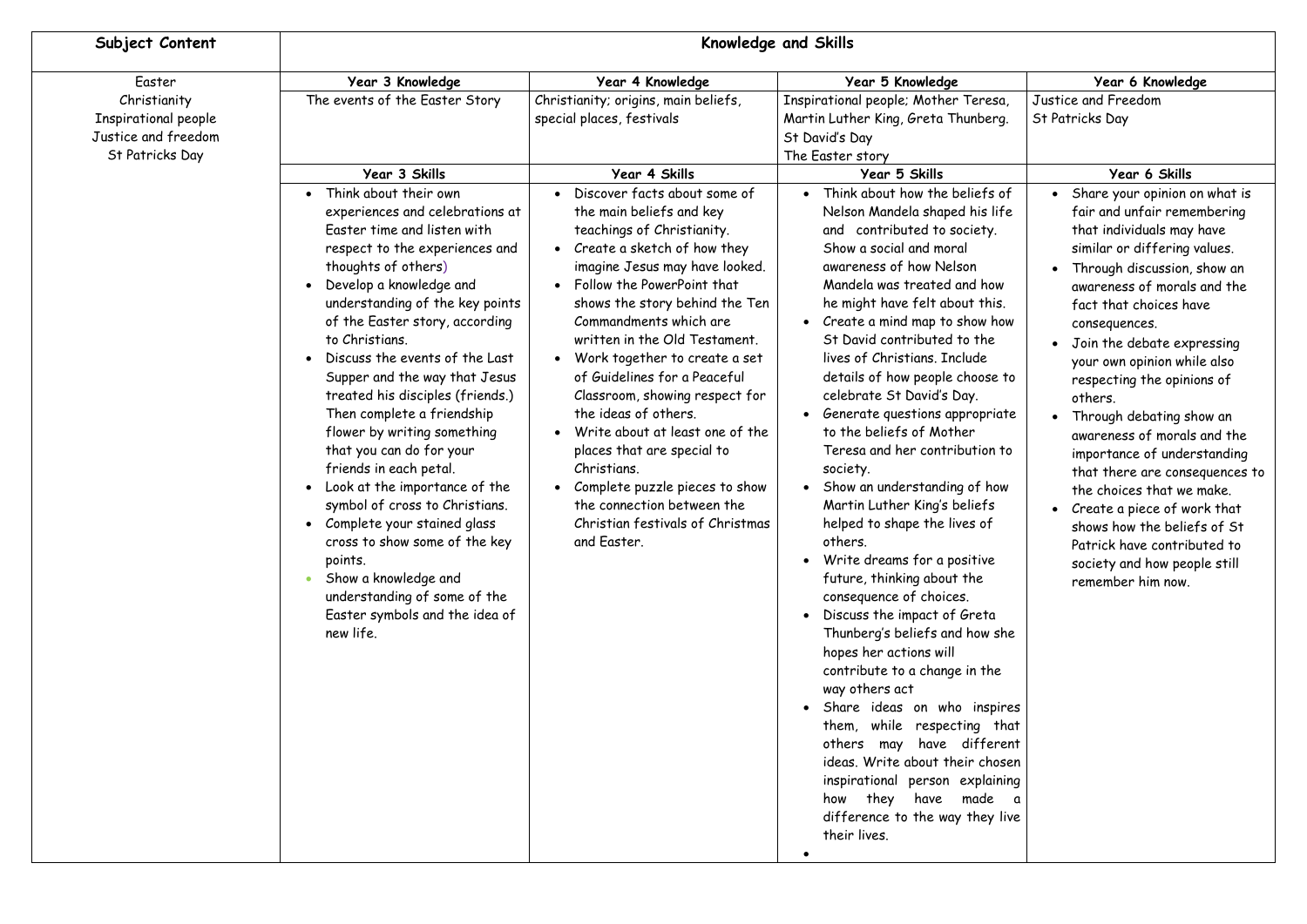| Subject Content                                      | <b>Knowledge and Skills</b>                                                                                                                                                                                                                                                                                                                                                                                                                                                                                                                                                                                                                                                              |                                                                                                                                                                                                                                                                                                                                                                                                                                                                                                                                                                                                                                                                                                                                                                 |                                                                                                                                                                                                                                                                                                                                                                                                                                                                                                                                                                                                                                                                                                                 |                                                                                                                                                                                                                                                                                                                                                                                                                                                                                                                                                                                                                                                                                       |
|------------------------------------------------------|------------------------------------------------------------------------------------------------------------------------------------------------------------------------------------------------------------------------------------------------------------------------------------------------------------------------------------------------------------------------------------------------------------------------------------------------------------------------------------------------------------------------------------------------------------------------------------------------------------------------------------------------------------------------------------------|-----------------------------------------------------------------------------------------------------------------------------------------------------------------------------------------------------------------------------------------------------------------------------------------------------------------------------------------------------------------------------------------------------------------------------------------------------------------------------------------------------------------------------------------------------------------------------------------------------------------------------------------------------------------------------------------------------------------------------------------------------------------|-----------------------------------------------------------------------------------------------------------------------------------------------------------------------------------------------------------------------------------------------------------------------------------------------------------------------------------------------------------------------------------------------------------------------------------------------------------------------------------------------------------------------------------------------------------------------------------------------------------------------------------------------------------------------------------------------------------------|---------------------------------------------------------------------------------------------------------------------------------------------------------------------------------------------------------------------------------------------------------------------------------------------------------------------------------------------------------------------------------------------------------------------------------------------------------------------------------------------------------------------------------------------------------------------------------------------------------------------------------------------------------------------------------------|
| Hinduism                                             | Year 3 Knowledge                                                                                                                                                                                                                                                                                                                                                                                                                                                                                                                                                                                                                                                                         | Year 4 Knowledge                                                                                                                                                                                                                                                                                                                                                                                                                                                                                                                                                                                                                                                                                                                                                | Year 5 Knowledge                                                                                                                                                                                                                                                                                                                                                                                                                                                                                                                                                                                                                                                                                                | Year 6 Knowledge                                                                                                                                                                                                                                                                                                                                                                                                                                                                                                                                                                                                                                                                      |
| Pilgrimages<br>Peace and forgiveness<br>How we learn | St George and St Georges Day<br>Hinduism - the origins, main beliefs,<br>festivals and symbols.                                                                                                                                                                                                                                                                                                                                                                                                                                                                                                                                                                                          | Pilgrimages; Buddhist, Hindu,<br>Christian, Muslim, Jewish                                                                                                                                                                                                                                                                                                                                                                                                                                                                                                                                                                                                                                                                                                      | Peace and forgiveness                                                                                                                                                                                                                                                                                                                                                                                                                                                                                                                                                                                                                                                                                           | How we learn<br>Working together                                                                                                                                                                                                                                                                                                                                                                                                                                                                                                                                                                                                                                                      |
| Working together                                     | Year 3 Skills                                                                                                                                                                                                                                                                                                                                                                                                                                                                                                                                                                                                                                                                            | Year 4 Skills                                                                                                                                                                                                                                                                                                                                                                                                                                                                                                                                                                                                                                                                                                                                                   | Year 5 Skills                                                                                                                                                                                                                                                                                                                                                                                                                                                                                                                                                                                                                                                                                                   | Year 6 Skills                                                                                                                                                                                                                                                                                                                                                                                                                                                                                                                                                                                                                                                                         |
|                                                      | Write facts about the life of St<br>George and how his beliefs<br>influenced his actions and those of<br>others.<br>Gain some knowledge in the origins<br>of Hinduism.<br>Write about one of the Hindu gods<br>or goddesses showing an<br>understanding of some of the key<br>beliefs and how these shared<br>values can affect the way that<br>Hindus act.<br>Write about some of the items<br>that Hindu's use when worshipping.<br>Take part in the discussion about<br>Hindu festivals comparing them to<br>other festivals that you are aware<br>of.<br>Record some of the key points of<br>the story of Holika and Prahlad.<br>Match Hindu symbols to their<br>names and meanings. | Take part in the discussion about<br>journeys that they have been on,<br>comparing their experiences to<br>others.<br>Join in with a quiz to show an<br>understanding of the reason why<br>the Eight Great places are so<br>important to Buddhists<br>Think of some questions that they<br>would like to ask someone who has<br>been on a Hindu pilgrimage.<br>Write a diary entry to reflect how<br>such a pilgrimage might influence<br>the attitudes and actions of<br>followers of a faith.<br>Create a flow diagram of the key<br>points of the story showing the<br>importance of a pilgrimage to<br>Makkah for Muslims.<br>Listen to the information about<br>$\bullet$<br>the importance of the rituals<br>linked to Jews visiting the<br>Western Wall. | Work together to create a checklist<br>of acts of peace thinking about their<br>own values, while recognising that<br>others may have different values.<br>Take part in the discussion about how<br>different religions view peace thinking<br>about how some of their teachings<br>and beliefs are shared.<br>Reflect on their own experience of<br>exploring inner peace according to<br>their own identity and beliefs.<br>Take part in a group drama about<br>forgiveness expressing their own<br>values while respecting those of<br>others.<br>Create a class Venn diagram to<br>show how some teachings and<br>beliefs are shared between<br>religions.<br>Create a universal symbol for<br>forgiveness. | Share thoughts about how they<br>learn new things. Create a mind<br>map of these thoughts<br>Join in the class discussion<br>regarding people who<br>contribute to society by being a<br>good influence on us.<br>Write about someone who has<br>influenced them and helped to<br>make them the person that<br>they are.<br>Name some attributes of a<br>person can help to shape the<br>lives of others.<br>Work as a team to design and<br>construct something that you<br>have decided on together.<br>Remember that as well as<br>sharing your ideas, you need to<br>listen to the ideas of others<br>and then choose the option that<br>the whole group think will work<br>best. |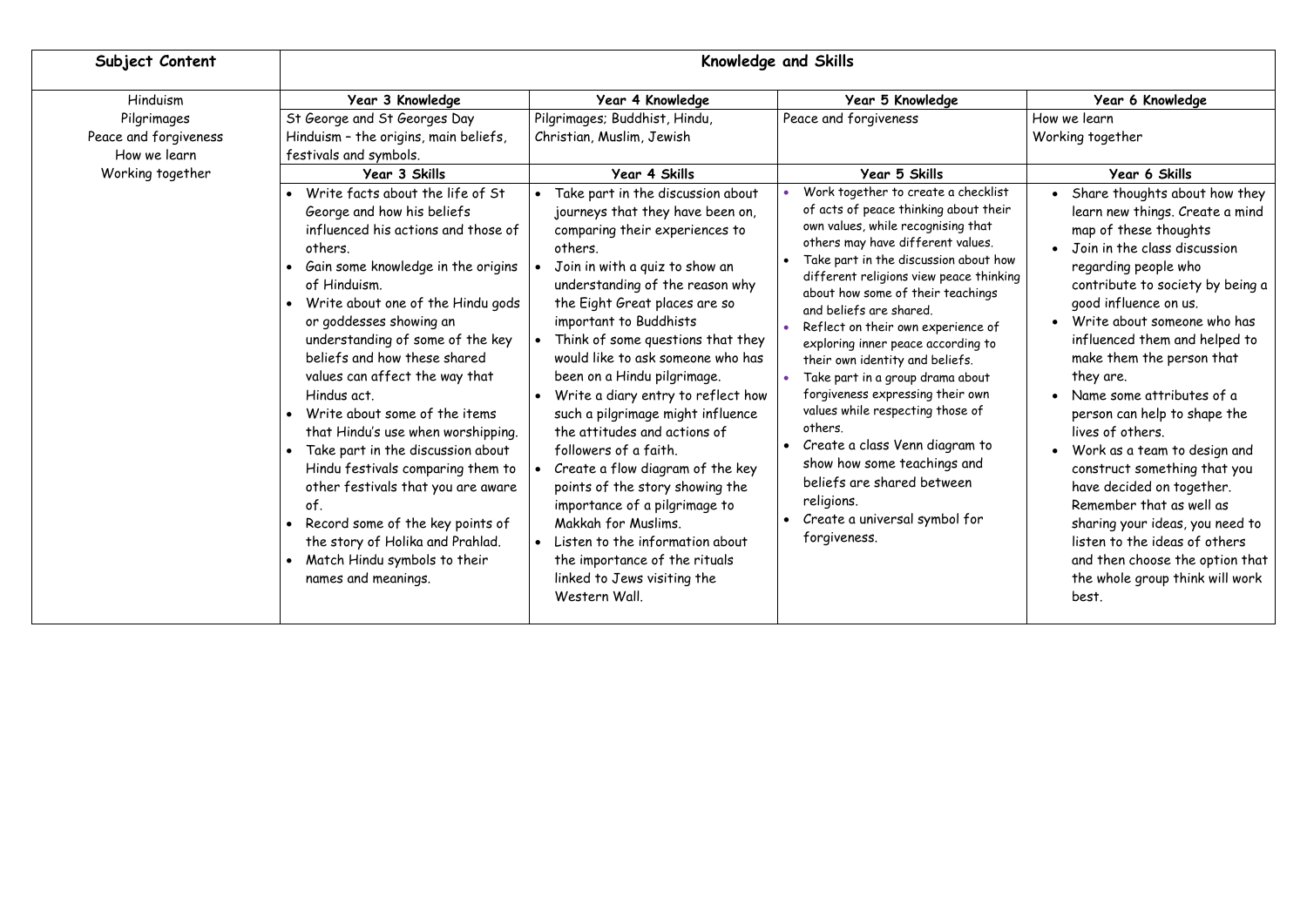| Subject Content            | <b>Knowledge and Skills</b>                                                                                                                                                                                                                                                                                                                                                                                                                                                                                                                                                                                                                                                                                                                                                                      |                                                                                                                                                                                                                                                                                                                                                                                                                                                                                                                                                                                                                                                                                                                                                                                                                                                     |                                                                                                                                                                                                                                                                                                                                                                                                                                                                                                                                                                                                                             |                  |
|----------------------------|--------------------------------------------------------------------------------------------------------------------------------------------------------------------------------------------------------------------------------------------------------------------------------------------------------------------------------------------------------------------------------------------------------------------------------------------------------------------------------------------------------------------------------------------------------------------------------------------------------------------------------------------------------------------------------------------------------------------------------------------------------------------------------------------------|-----------------------------------------------------------------------------------------------------------------------------------------------------------------------------------------------------------------------------------------------------------------------------------------------------------------------------------------------------------------------------------------------------------------------------------------------------------------------------------------------------------------------------------------------------------------------------------------------------------------------------------------------------------------------------------------------------------------------------------------------------------------------------------------------------------------------------------------------------|-----------------------------------------------------------------------------------------------------------------------------------------------------------------------------------------------------------------------------------------------------------------------------------------------------------------------------------------------------------------------------------------------------------------------------------------------------------------------------------------------------------------------------------------------------------------------------------------------------------------------------|------------------|
| Sikhism                    | Year 3 Knowledge                                                                                                                                                                                                                                                                                                                                                                                                                                                                                                                                                                                                                                                                                                                                                                                 | Year 4 Knowledge                                                                                                                                                                                                                                                                                                                                                                                                                                                                                                                                                                                                                                                                                                                                                                                                                                    | Year 5 Knowledge                                                                                                                                                                                                                                                                                                                                                                                                                                                                                                                                                                                                            | Year 6 Knowledge |
| Signs and symbols<br>Islam | Sikhism; origins, 5K's, places of<br>worship, festivals<br>Comparisons of religions<br>Year 3 Skills<br>Gain some knowledge of the key<br>$\bullet$<br>teachings, beliefs and religious<br>figures connected to Sikhism.<br>Work together to sequence the<br>$\bullet$<br>key events in Guru Nanak's life.<br>Identify a selection of Sikh<br>$\bullet$<br>symbols and explain the<br>meanings of some of them.<br>Gain knowledge from the<br>information that you are given<br>about the and identify the<br>different features.<br>Work with your partner to<br>$\bullet$<br>complete the questions on the<br>festival of Vaisakhi<br>Create a piece of work, showing<br>$\bullet$<br>some of the similarities and<br>differences of the religions<br>that you have learnt about this<br>year. | Signs and symbols; everyday use, their<br>importance in communication, main<br>religious symbols<br>Year 4 Skills<br>Write about an item that holds<br>$\bullet$<br>special memories for you and<br>show an understanding of why<br>personal experiences can<br>influence your attitude towards<br>this.<br>Identify which symbol is linked<br>to which religion.<br>Follow the instructions to<br>create a lotus flower<br>identifying it as one of the<br>symbols of Buddhism.<br>Take part in the sorting<br>$\bullet$<br>activity identifying some of the<br>different signs and symbols we<br>use and the importance of<br>these in our lives.<br>Join in with a game of charades<br>to show the importance of clear<br>and varied methods of<br>communication.<br>Create a symbol to represent<br>$\bullet$<br>themselves, thinking about the | Islam; main beliefs, Qur'an, prayer,<br>festivals<br>Year 5 Skills<br>Write some of the key events in<br>$\bullet$<br>Muhammad's life showing an $\circ$<br>understanding of his role as a<br>spiritual leader and how he lived<br>his life according to his beliefs.<br>Discuss how the key beliefs of<br>Muslims shape their lives.<br>Work with a group to create a<br>$\bullet$<br>presentation about the Qur'an<br>showing how this guides<br>Muslims through life.<br>Discuss as a class, the<br>importance of prayer to a<br>Muslim.<br>Create a design for a prayer<br>mat appropriate to the religion<br>of Islam. | Year 6 Skills    |
|                            |                                                                                                                                                                                                                                                                                                                                                                                                                                                                                                                                                                                                                                                                                                                                                                                                  | things that interest them the<br>most.                                                                                                                                                                                                                                                                                                                                                                                                                                                                                                                                                                                                                                                                                                                                                                                                              |                                                                                                                                                                                                                                                                                                                                                                                                                                                                                                                                                                                                                             |                  |

|        | Year 6 Knowledge |
|--------|------------------|
| r,     |                  |
|        |                  |
|        |                  |
|        | Year 6 Skills    |
| nts in |                  |
| g an   | $\circ$          |
| as a   |                  |
| lived  |                  |
| liefs. |                  |
| fs of: |                  |
|        |                  |
| te a   |                  |
| r'an   |                  |
|        |                  |
|        |                  |
|        |                  |
|        |                  |
|        |                  |
| 2r     |                  |
| igion  |                  |
|        |                  |
|        |                  |
|        |                  |
|        |                  |
|        |                  |
|        |                  |
|        |                  |
|        |                  |
|        |                  |
|        |                  |
|        |                  |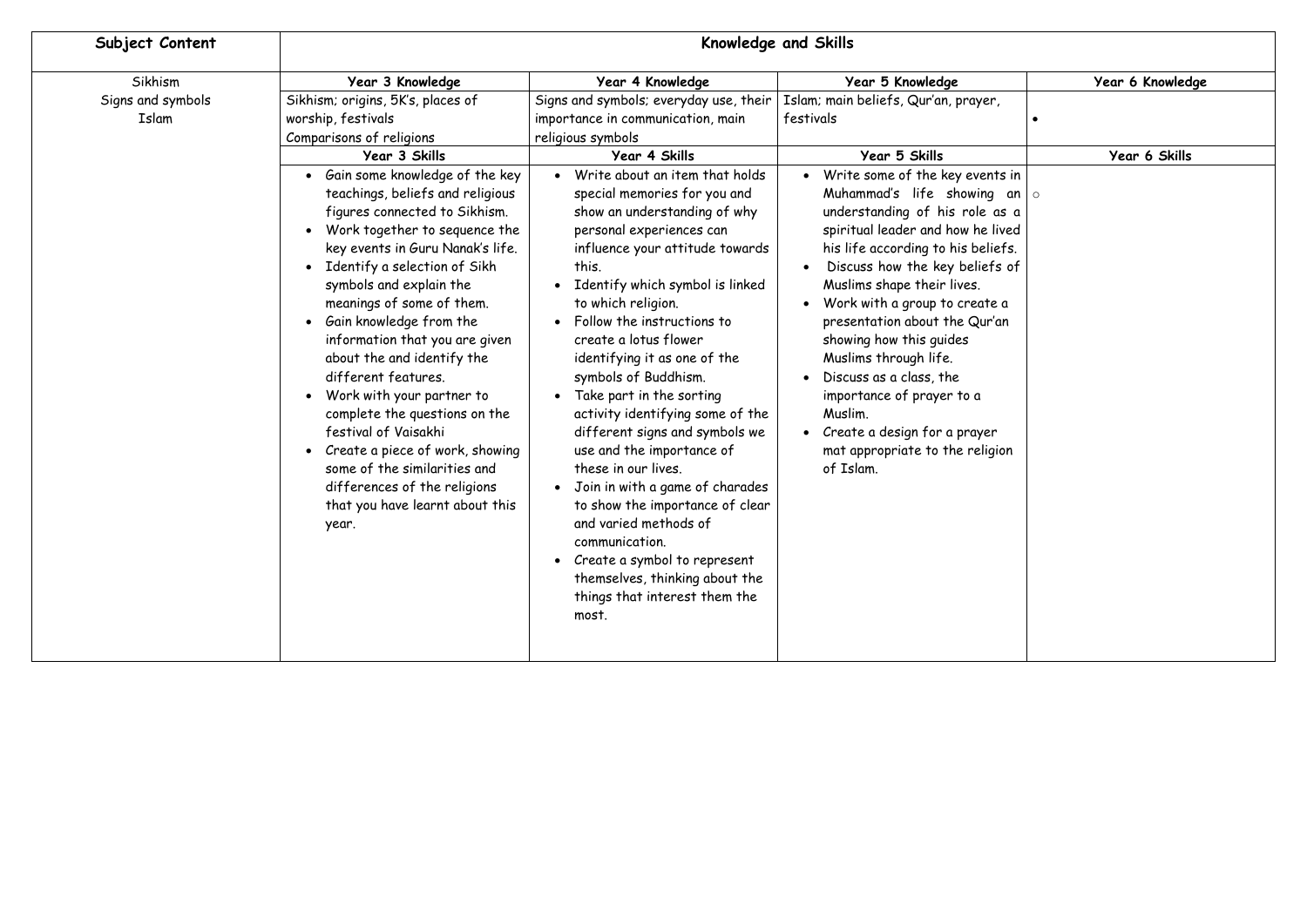### Progression - Vocabulary

**Subject Content Vocabulary Year 3 Year 4 Year 5 Year 6** Term 1 Rights and responsibilities, choices, consequences, RE, tribes, beliefs, contribute, society, community, lifestyles. Judaism, faith, covenant, Torah, commandments, God, Jewish, Jew, religion, Moses, Mount Sinai. founded, Israel, Abraham, religion. Rabbi, Torah, Yad, Kabbalah, Chai, Kippah/ Yarmulke, Magen David (Star of David), Menorah, Mezuzah, Shofar, Tallit, Tefillin, Tzitzit, Yad, Hamsa Passover Term 2 Diwali, rangoli, diva lamp, festival, Advent calendar, random acts of kindness, wreath, hope, peace, joy, love, Hanukkah, oil, menorah, Christian, Nazareth, angel, Mary, Joseph, emotions Term 3 Literal, non-literal, Parable, feelings, shepherd, reaction, prodigal, characters, talent, skills, Fable, Aesop, moral, truth, untruth, honesty, lie Term 4 Easter, celebration, celebrate, respect, Jerusalem, Passover, palm leaves, Palm Sunday, procession, plotting, disciples, guards, tomb, betray, friendship, support, praises, arrest, crucify, sacrifice, altar, new life, symbols, custom, Term 5 Patron Saint, Emperor, Hinduism, Hindu, India, Indus River, founder, Term 1 Rights and responsibilities, choices, consequences, RE, religion, religious Sacred, belief, moral, attitude shared values, behaviour, outcomes, Buddhism, Buddhist, Buddha, Siddhartha Gautama, India, palace, suffering, monk, meditation. Nirvana, Enlightenment, Karma, Precepts, Karma, Precepts, Morals. Kalasha (The Treasure Vase), Padma (The Lotus Flower), Sankha (The Conch Shell), Chattra (The Parasol), Shrivasta (The Endless Knot), Dhvaja (The Banner of Victory), Dharmachakra (The Wheel of Life), Matsyayugma (The Golden Fish). Term 2 Pagan, Paganism, countryside, Rabbi Jonathan Sacks, Jew, belief, interfaith dialogue. Patron Saint, celebrate, Malala Yousafzai, Muslim, Qur'an, Islam, Taliban, education, United Nations Christianity, Christian, survival, instruction, faith, inspiration, impact, Malala Yousafzai, Bear Grylls, St Andrew Term 3 Sustain, community, kosher, preparation, Lent, Christian, Ramadan, Muslin, abstain, sacrifice, temptation, celebration, celebratory faith, community, fast, feast, Term 4 Jesus, Bethlehem, Middle East, Nazareth, Ten Commandments, Old Testament, Jerusalem, Lourdes, Term 1 RE, Sacred, moral, attitude, religi Religious, contribute, society, community, lifestyles, indigenous commitment, committed, improvement, dedication, impact, success, perseverance, sacrifice, progress, coming of age, voting, ri Bar Mitzvah, Bat Mitzvah, Holy Communion, Catholicism, perspect sacrifice, religious, non-religious, benefits, infographic. Term 2 Worth, worthy, worship, value, respect, loyalty, honour, similariti differences, church, mosque, synagogue, temple, gurdwara reason, text, traditions, commercialisation, materialistic, s media. Term 3 Organisations, local community, charity, charities, contribute, sup respect, values activities, particip persuade, encourage, persuade, encourage, interview Term 4 equal rights, apartheid, St David, dove, monks, monastery, preaching cathedral, Catholic, convent, nun, vows, Nobel Peace Prize, Minister, racism, boycott, spokesman, segregation, Asperger, climate change, environment, lifestyle changes, strike, protest Term 5 Peace, freedom, tranquillity

|        | Year 6                                    |
|--------|-------------------------------------------|
|        | Term 1                                    |
| ion    | Rights and responsibilities, choices,     |
|        | consequences, moral, attitude,            |
|        | worldview. contribute, society,           |
|        | community, lifestyles. spiritual, ritual, |
|        | attitude, beyond understanding            |
| goal,  | atheist, agnostic, deist, pantheist,      |
| itual, | Humanism, humanist, atheist, non-         |
|        | religious worldview, influential,         |
| ive.   | thinkers.                                 |
|        |                                           |
|        | Term 2                                    |
|        | dilemma, Armistice, surrender,            |
|        | remembrance, wreaths, cultures,           |
|        |                                           |
| ies,   | Term 3                                    |
|        |                                           |
|        | Creation, created, Judeo-Christian,       |
|        | Abrahamic, Cobra, Vishnu, lotus           |
| social | flower, Brahma, heavens, earth, sky,      |
|        | flora, fauna, Universe, oceans, chaos,    |
|        | swirling, all-seeing, populated,          |
|        | protected.                                |
|        |                                           |
| port   | Term 4                                    |
| oate,  | Freedom, definitions, Justice,            |
|        | fairness, reasonable, fair, unfair,       |
|        | conflict, debate, support, point of       |
|        | view, counter point.                      |
|        | Patron Saint, slave, commemorated,        |
|        | national holiday,                         |
| g,     |                                           |
|        | Term 5                                    |
|        | Tolerance, influence, encouraged, life    |
|        | skills, attributes, successful,           |
|        | teamwork, achieve, inspire, structure,    |
|        | positive                                  |
|        |                                           |
|        |                                           |
|        |                                           |
|        |                                           |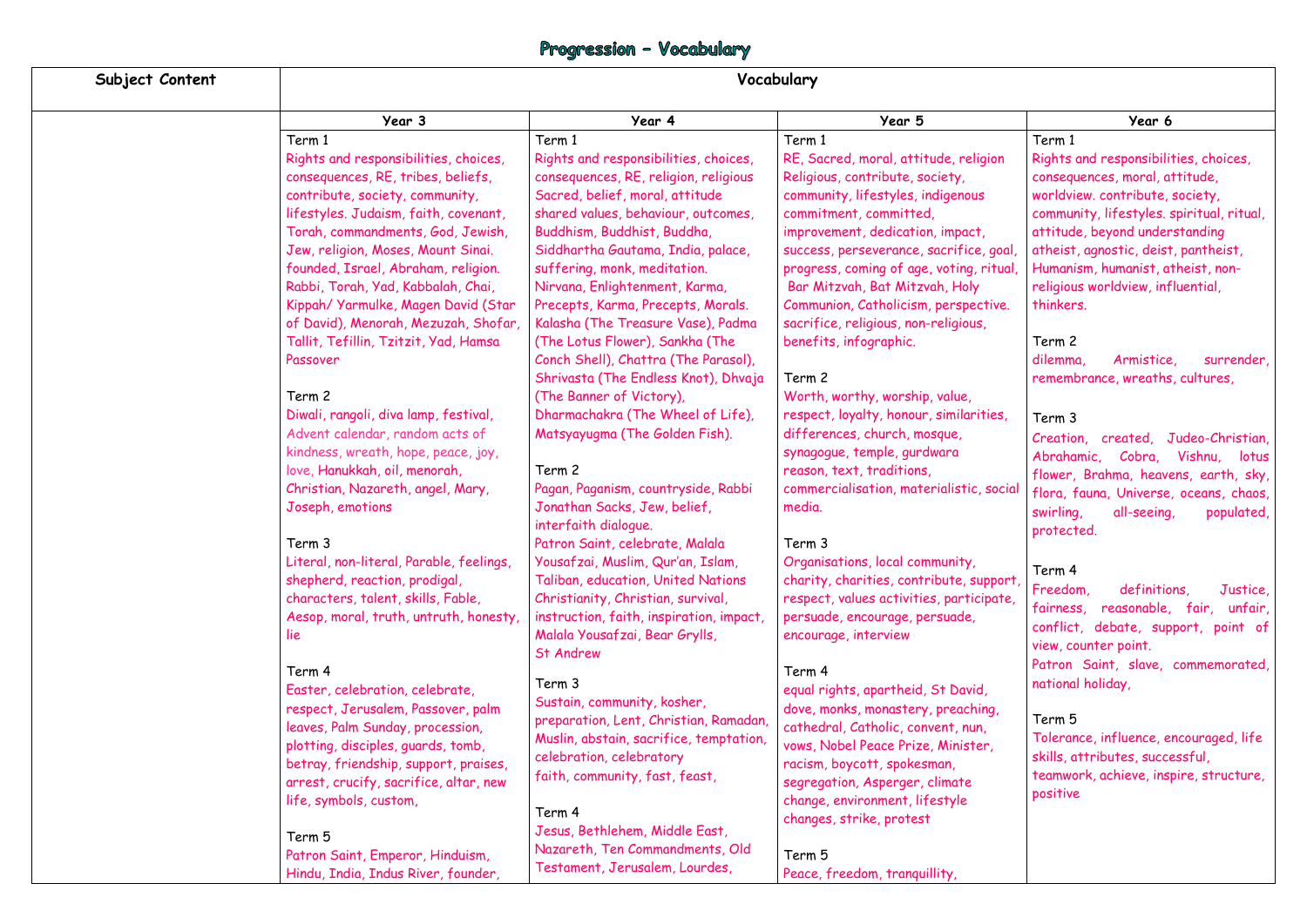| traditions, gods, goddesses, Brahma,<br>Vishnu, Shiva, Sarawati, Lakshmi,<br>Shakti, Ganesha, Indra, Hanuman,<br>mandir, statues, worship, offerings,<br>puja, Aum (Om), Vedas, Holi,<br>celebrations, Durga, Lakshmi, Krishna,<br>Padma, pranama, conch shell, kalasha,<br>trishul, diva.<br>Term 6<br>Sikh, Sikhism, Guru Granth Sahib,<br>Guru Nanak, India, Muslim, Islam,<br>Punjab, Punjabi, 5 Ks, Kesh, Kara,<br>Kachera, Kirpan, Kanga, Gurdwara,<br>Vaisakhi, Guru Gobind Singh. | Rome, Canterbury, Catholic,<br>denomination, Anglican, desert,<br>Disciples, livelihood, fishers of men.<br>Term 5<br>Pilgrimage, journey, special, ordinary,<br>destination, Nepal, India, Ganges,<br>Yamuna, Varanasi, Kumbh Mela, Holy<br>Land, Saints, miracles, Islam, Muslims,<br>Hajj, Kabbah, Mecca (Makkah)<br>Western Wall, temple.<br>Term 6<br>Memories, special, crucifix, cross,<br>Star and crescent moon, Star of<br>David, Aum, eight spoked wheel,<br>Khanda, Buddhist, lotus flower, signs,<br>symbols, warning, instructions,<br>information, directions,<br>communication, visuals, Makaton,<br>Communicate in Print, SingSign, badge,<br>represent, hobbies, interests. | conflict, Yoga, meditation, tai chi,<br>mindfulness, forgive, forgiveness,<br>definition, condoning, excusing,<br>meditation, universal, reflect.<br>Term 6<br>Islam, Muslim, faith, founded,<br>prophets, Allah, Muhammad, Pillars<br>Islam, fast, Qur'an, Makkah (Mecc<br>prayer mat, mosque, wudu, |
|-------------------------------------------------------------------------------------------------------------------------------------------------------------------------------------------------------------------------------------------------------------------------------------------------------------------------------------------------------------------------------------------------------------------------------------------------------------------------------------------|-----------------------------------------------------------------------------------------------------------------------------------------------------------------------------------------------------------------------------------------------------------------------------------------------------------------------------------------------------------------------------------------------------------------------------------------------------------------------------------------------------------------------------------------------------------------------------------------------------------------------------------------------------------------------------------------------|-------------------------------------------------------------------------------------------------------------------------------------------------------------------------------------------------------------------------------------------------------------------------------------------------------|

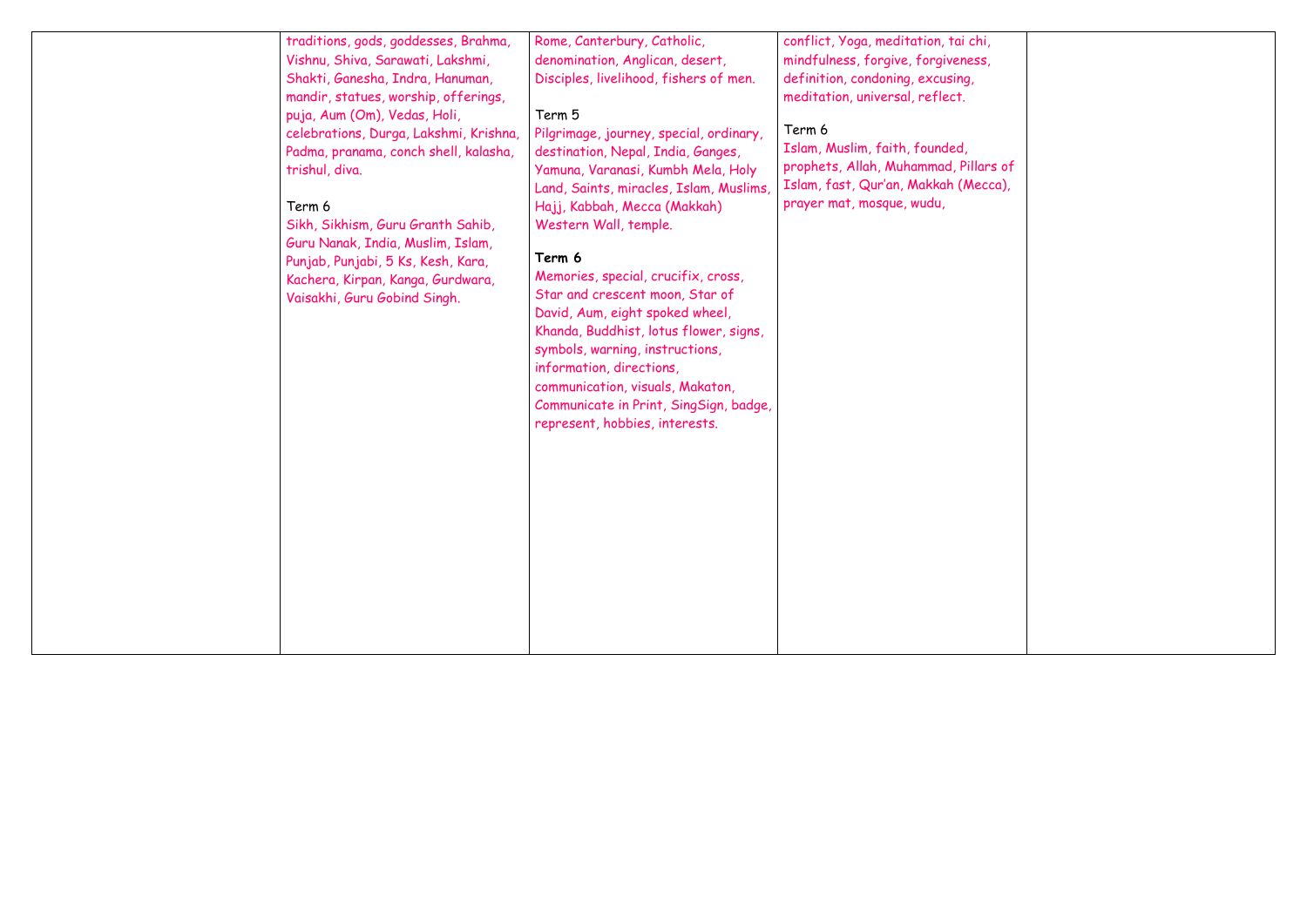# Progression - Curriculum Links

| Subject Content   | <b>Curriculum Links</b>                                                                                                                                                                       |                                                                                                                                                                 |                                                                                                                                                 |                                                                                                                                                                               |
|-------------------|-----------------------------------------------------------------------------------------------------------------------------------------------------------------------------------------------|-----------------------------------------------------------------------------------------------------------------------------------------------------------------|-------------------------------------------------------------------------------------------------------------------------------------------------|-------------------------------------------------------------------------------------------------------------------------------------------------------------------------------|
|                   | Year 3                                                                                                                                                                                        | Year 4                                                                                                                                                          | Year 5                                                                                                                                          | Year 6                                                                                                                                                                        |
| Art and Design    | Rangoli patterns<br>Symbols                                                                                                                                                                   | Designing symbols                                                                                                                                               | Symmetrical patterns (Islamic prayer<br>mats)<br>Charity poster<br>Design a universal peace symbol<br>Design a prayer mat                       | Creating a tribe symbol<br>Lesson resources                                                                                                                                   |
|                   | Year 3                                                                                                                                                                                        | Year 4                                                                                                                                                          | Year 5                                                                                                                                          | Year 6                                                                                                                                                                        |
| Computing         |                                                                                                                                                                                               |                                                                                                                                                                 |                                                                                                                                                 |                                                                                                                                                                               |
|                   | Year 3                                                                                                                                                                                        | Year 4                                                                                                                                                          | Year 5                                                                                                                                          | Year 6                                                                                                                                                                        |
| Design Technology | Puppets for Nativity story                                                                                                                                                                    | Create a board game linked to<br><b>Buddhist beliefs</b><br>Making a Lotus flower<br>Food and ingredients - creating a<br>menu                                  |                                                                                                                                                 | Lesson resources                                                                                                                                                              |
|                   | Year 3                                                                                                                                                                                        | Year 4                                                                                                                                                          | Year 5                                                                                                                                          | Year 6                                                                                                                                                                        |
| English           | Drama - Nativity story<br>Speaking and listening<br>Presentation of work (including<br>spelling of CEW and topic words)<br>Comparison of stories and meaning<br>within them.<br>Hindu Stories | Speaking and listening<br>Presentation of work (Inc. spelling of<br>CEW and topic words)<br>Hot seating<br>Interviewing<br>Diary entries<br><b>Instructions</b> | Speaking and listening<br>Presentation of work (inc. spelling of<br>CEW and topic words<br>Debate<br>Persuasive language<br><b>Interviewing</b> | Speaking and listening<br>Presentation of work (inc. spelling of<br>CEW and topic words<br>Poetry<br>Delivering a lesson<br>Debate                                            |
|                   | Year 3                                                                                                                                                                                        | Year 4                                                                                                                                                          | Year 5                                                                                                                                          | Year 6                                                                                                                                                                        |
| Geography         | <b>School Tribes</b><br>Location of origins of religions<br>Location of Nazareth and Bethlehem<br>in the Christmas story                                                                      | <b>School Tribes</b><br>Location of origins of religions<br>Location of Christian places of<br>importance<br>Location and journeys linked to<br>pilgrimages.    | <b>School Tribes</b><br>Location of origins of religions<br>Areas of the world linked to<br>inspirational people<br>Climate change              | <b>School Tribes</b><br>Knowing the location of some of the<br>countries of the world (Christmas<br>around the world)<br>Areas of the world linked to<br>inspirational people |
|                   | Year 3                                                                                                                                                                                        | Year 4                                                                                                                                                          | Year 5                                                                                                                                          | Year 6                                                                                                                                                                        |
| History           | <b>School Tribes</b><br>History around origins and growth of<br>religions<br>St George and the Romans<br>Romans and Bible stories<br>Chronological order                                      | School Tribes<br>Paganism and the link to the Bronze<br>Age/Stone Age<br>History around origins and growth of<br>religions                                      | <b>School Tribes</b><br>History around origins and growth of<br>religions<br>Inspirational people of the past                                   | <b>School Tribes</b><br>Inspirational people of the past                                                                                                                      |
|                   | Year 3                                                                                                                                                                                        | Year 4                                                                                                                                                          | Year 5                                                                                                                                          | Year 6                                                                                                                                                                        |